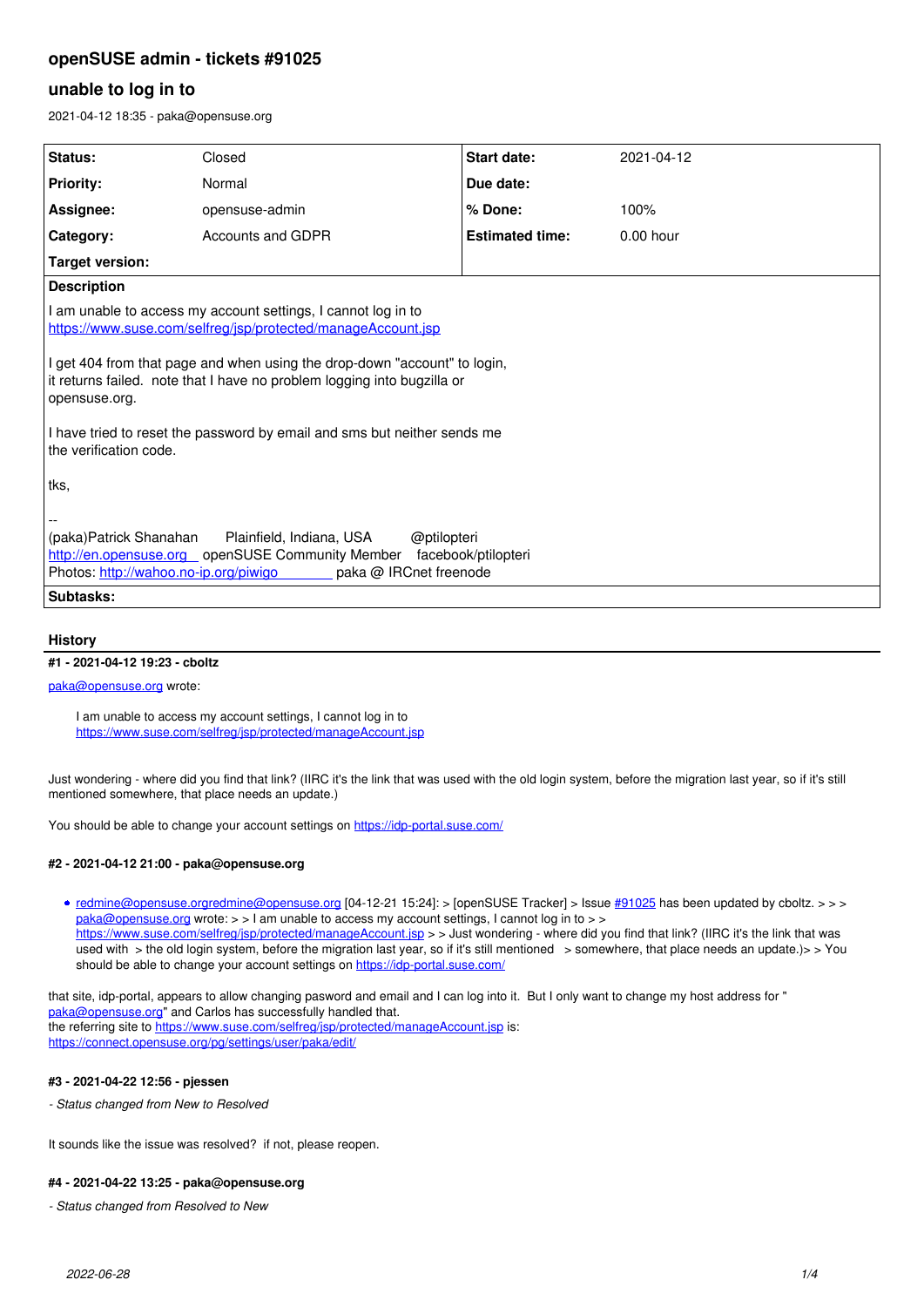• [redmine@opensuse.orgredmine@opensuse.org](mailto:redmine@opensuse.org) [04-22-21 08:59]: > [openSUSE Tracker] > Issue [#91025](https://progress.opensuse.org/issues/91025) has been updated by pjessen. > > Status changed from New to Resolved > > It sounds like the issue was resolved? if not, please reopen. > > ---------------------------------------- > tickets [#91025:](https://progress.opensuse.org/issues/91025) unable to log in to ><https://progress.opensuse.org/issues/91025#change-399903>> > \* Author: [paka@opensuse.org](mailto:paka@opensuse.org) > \* Status: Resolved > \* Priority: Normal > \* Assignee: > \* Category: > \* Target version: > ---------------------------------------- > I am unable to access my account settings, I cannot log in to > <u>https://www.suse.com/selfreg/jsp/protected/manageAccount.jsp</u> > > I get 404 from that page and when using the drop-down "account" to login, > it returns failed. note that I have no problem logging into bugzilla or > opensuse.org. > > I have tried to reset the password by email and sms but neither sends me > the verification code.

I am still unable to log into

<https://www.suse.com/selfreg/jsp/protected/manageAccount.jsp> as previously reported

I can log into bugzilla and idp-portal.suse.com

and I do not have access to the redmine issue cited above.

afaik, there has been no action, I have not been contacted.

-- (paka)Patrick Shanahan Plainfield, Indiana, USA @ptilopteri <http://en.opensuse.org>openSUSE Community Member facebook/ptilopteri Photos: <http://wahoo.no-ip.org/piwigo>paka @ IRCnet freenode

#### **#5 - 2021-04-22 14:06 - pjessen**

[paka@opensuse.org](mailto:paka@opensuse.org) wrote:

I am still unable to log into <https://www.suse.com/selfreg/jsp/protected/manageAccount.jsp> as previously reported

FWIW, I too get a 404 from that page.

and I do not have access to the redmine issue cited above.

It was left as "private" due to the nature of the issue - I have added you as a watcher, dunno if that helps?

#### **#6 - 2021-05-16 07:39 - lrupp**

*- Category set to Accounts and GDPR*

#### **#7 - 2021-05-16 11:54 - paka@opensuse.org**

[redmine@opensuse.orgredmine@opensuse.org](mailto:redmine@opensuse.org) [05-16-21 03:40]: > [openSUSE Tracker] > Issue [#91025](https://progress.opensuse.org/issues/91025) has been updated by lrupp. > > Category set to Accounts and GDPR > > ---------------------------------------- > tickets [#91025:](https://progress.opensuse.org/issues/91025) unable to log in to > <https://progress.opensuse.org/issues/91025#change-407593> > > \* Author: [paka@opensuse.org](mailto:paka@opensuse.org) > \* Status: New > \* Priority: Normal > \* Assignee: > \* Category: Accounts and GDPR > \* Target version: > ---------------------------------------- > I am unable to access my account settings, I cannot log in to > <https://www.suse.com/selfreg/jsp/protected/manageAccount.jsp> > > I get 404 from that page and when using the drop-down "account" to login, > it returns failed. note that I have no problem logging into bugzilla or > opensuse.org. > > I have tried to reset the password by email and sms but neither sends me  $>$  the verification code.  $>$   $>$  tks,

And I am apparently unable to even view the issue I created. :(

-- (paka)Patrick Shanahan Plainfield, Indiana, USA @ptilopteri <http://en.opensuse.org>openSUSE Community Member facebook/ptilopteri Photos: <http://wahoo.no-ip.org/piwigo>paka @ IRCnet freenode

#### **#8 - 2021-07-13 12:45 - lrupp**

*- Assignee set to SUSE-IT*

#### **#9 - 2021-08-03 18:55 - esujskaja**

May I ask, what do you need this access for? It's non-existing resource anymore, all profiles were migrated to idp-portal,

### **#10 - 2021-08-04 03:21 - paka@opensuse.org**

• [redmine@opensuse.orgredmine@opensuse.org](mailto:redmine@opensuse.org) [08-03-21 14:57]: > [openSUSE Tracker] > Issue [#91025](https://progress.opensuse.org/issues/91025) has been updated by esujskaja. > > > May I ask, what do you need this access for? It's non-existing resource anymore, all profiles were migrated to idp-portal, > >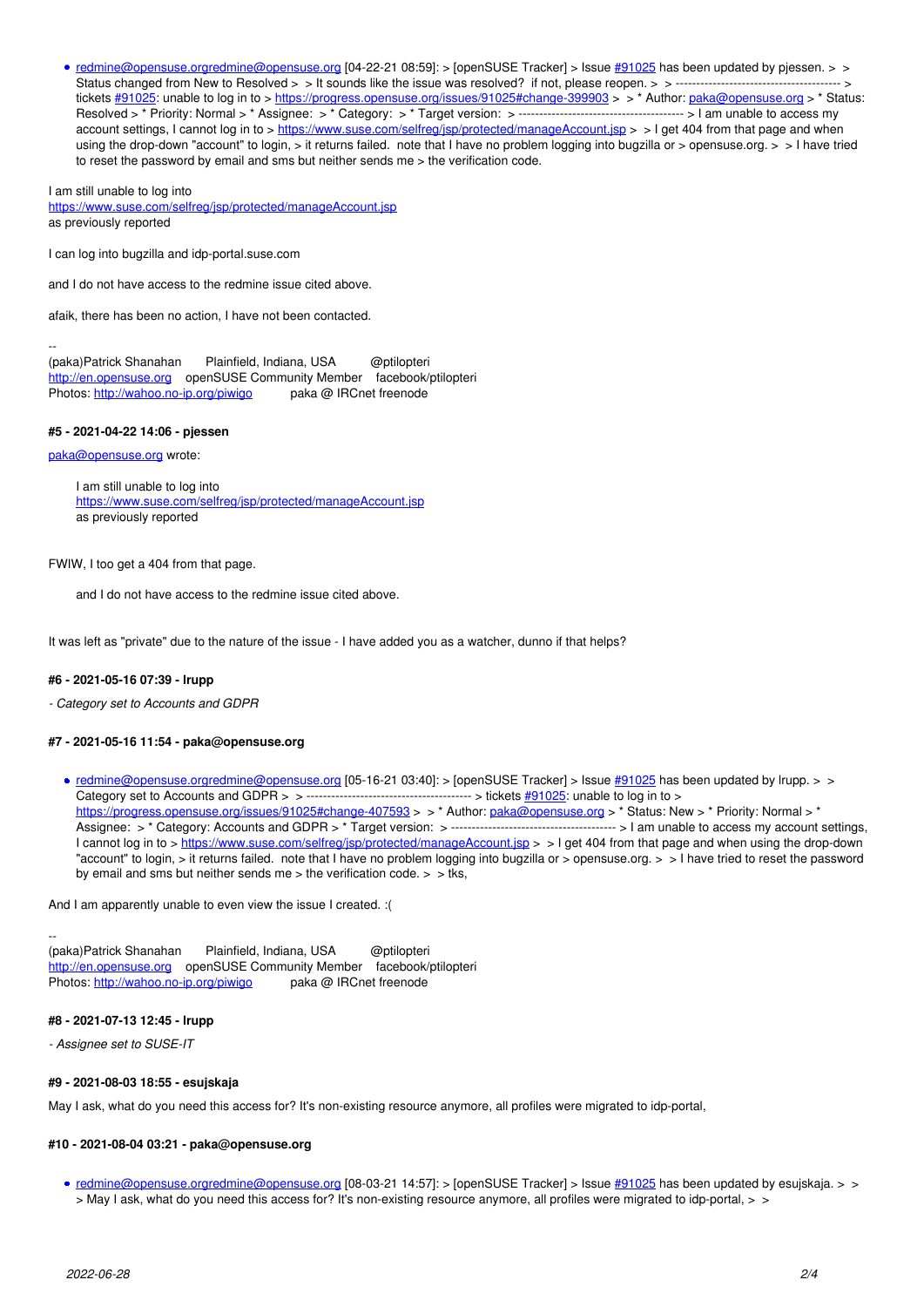---------------------------------------- > tickets [#91025](https://progress.opensuse.org/issues/91025): unable to log in to > <https://progress.opensuse.org/issues/91025#change-432936> > > \* Author: [paka@opensuse.org](mailto:paka@opensuse.org) > \* Status: New > \* Priority: Normal > \* Assignee: SUSE-IT > \* Category: Accounts and GDPR > \* Target version: > ---------------------------------------- > I am unable to access my account settings, I cannot log in to > https://www.suse.com/selfreq/jsp/protected/manageAccount.jsp > > I get 404 from that page and when using the drop-down "account" to login, > it returns failed. note that I have no problem logging into bugzilla or > opensuse.org. > > I have tried to reset the password by email and sms but neither sends me > the verification code. > > tks, > > -- > (paka)Patrick Shanahan Plainfield, Indiana, USA @ptilopteri > http://wahoo.no-ip.org/piwigo paka @ IRCnet [http://en.opensuse.org](http://en.opensuse.org%C2%A0%C2%A0%C2%A0)  penSUSE Community Member facebook/ptilopteri > Photos: http://wahoo.no-ip.org/piwigo freenode > > > -- > You have received this notification because you have either subscribed to it, or are involved in it. > To change your notification preferences, please click here:<http://progress.opensuse.org/my/account>

I cannot understand how you would expect me to respond to this post/issue when you have removed autorization from me to see or comment on this issue, 403 You are not authorized to access this page.

fwiw: it is where I was directed to edit my opensuse email address and where it should be addressed.

seems it is no longer possible from all the problems trying to access.

you should remove the references from the web pages if it is no longer pertinent. but you know that.

-- (paka)Patrick Shanahan Plainfield, Indiana, USA @ptilopteri <http://en.opensuse.org>openSUSE Community Member facebook/ptilopteri Photos: <http://wahoo.no-ip.org/piwigo>paka @ IRCnet freenode

### **#11 - 2021-08-04 08:52 - esujskaja**

Hi Patrick,

Sorry about the whole frustration. It looks like there is some misunderstanding there. Let me check.

- 1. Your account is now being managed via idp-portal.suse.com, I see your account active, looks like you're ok on that matter.
- 2. <https://connect.opensuse.org/>is a deprecated service, this page does not exist anymore, so misleading link does not exist too.
- 3. The direct link to the thread we are in is:<https://progress.opensuse.org/issues/91025>. Are you able to log in and see it? Are you able to log into forums and see the content? -<https://forums.opensuse.org/>

If you still experiensing some troubles, please describe srep by step what you're doing and which resposes you're recieveing, then we will be able to help.

Thank you. E. Sujskaja

#### **#12 - 2021-08-04 11:50 - paka@opensuse.org**

• [redmine@opensuse.orgredmine@opensuse.org](mailto:redmine@opensuse.org) [08-04-21 04:53]: > [openSUSE Tracker] > Issue [#91025](https://progress.opensuse.org/issues/91025) has been updated by esujskaja. > > > Hi Patrick, > > Sorry about the whole frustration. It looks like there is some misunderstanding there. Let me check. > > 1. Your account is now being managed via idp-portal.suse.com, I see your account active, looks like you're ok on that matter. > 2.<https://connect.opensuse.org/> is a deprecated service, this page does not exist anymore, so misleading link does not exist too. > 3. The direct link to the thread we are in is: <https://progress.opensuse.org/issues/91025>. Are you able to log in and see it? > Are you able to log into forums and see the content? <https://forums.opensuse.org/> > > If you still experiensing some troubles, please describe srep by step what you're doing and which resposes you're recieveing, then we will be able to help. > Thank you. > E. Sujskaja > > > > ---------------------------------------- > tickets [#91025:](https://progress.opensuse.org/issues/91025) unable to log in to ><https://progress.opensuse.org/issues/91025#change-433055> > > \* Author: [paka@opensuse.org](mailto:paka@opensuse.org) > \* Status: New > \* Priority: Normal > \* Assignee: SUSE-IT > \* Category: Accounts and GDPR > \* Target version: > ---------------------------------------- > I am unable to access my account settings, I cannot log in to ><https://www.suse.com/selfreg/jsp/protected/manageAccount.jsp>> > I get 404 from that page and when using the drop-down "account" to login, > it returns failed. note that I have no problem logging into bugzilla or > opensuse.org. > > I have tried to reset the password by email and sms but neither sends me > the verification code. > > tks, > > -- > (paka)Patrick Shanahan Plainfield, Indiana, USA @ptilopteri > [http://en.opensuse.org](http://en.opensuse.org%C2%A0%C2%A0%C2%A0)  openSUSE Community Member facebook/ptilopteri > Photos: http://wahoo.no-ip.org/piwigo paka @ IRCnet freenode

I do not seem to even be able to view this redmine issue [#91025](https://progress.opensuse.org/issues/91025) which I initiated. Isn't that rather odd, cannot access my own report?

I cannot access <https://progress.opensuse.org/issues/91025>

I can access forums.opensuse.org.

-- (paka)Patrick Shanahan Plainfield, Indiana, USA @ptilopteri <http://en.opensuse.org>openSUSE Community Member facebook/ptilopteri Photos: <http://wahoo.no-ip.org/piwigo>paka @ IRCnet freenode

#### **#13 - 2021-08-04 12:47 - esujskaja**